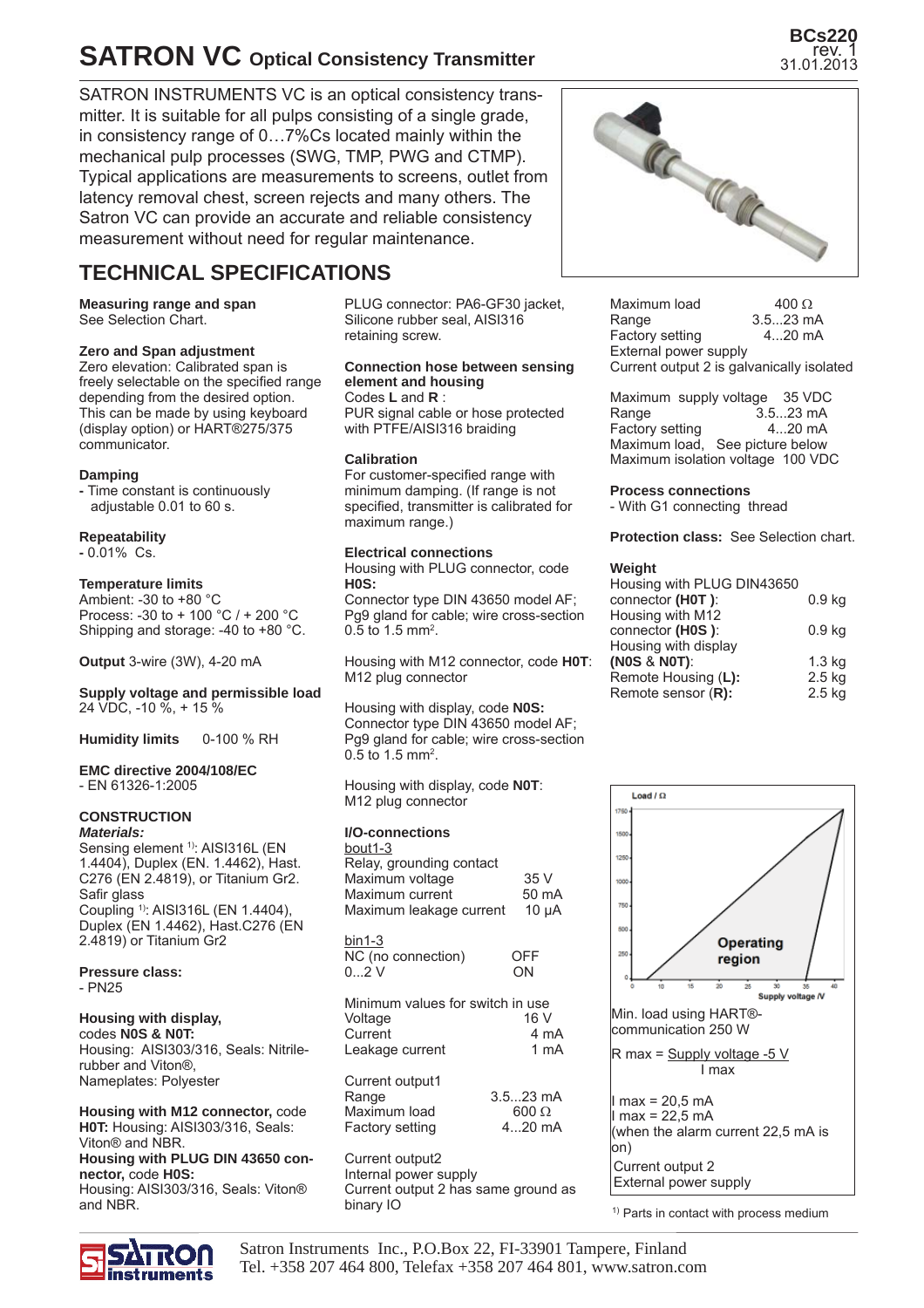# **SATRON VC** Optical Consistency Transmitter

# BCs220<br>31.01.2013







 $\overline{\mathbf{r}}$ 

Housing with PLUG DIN43650- and M12-connector, test

connector box, code **HT & HS**



#### **Wiring** Remote electronics housing with display, code **L**

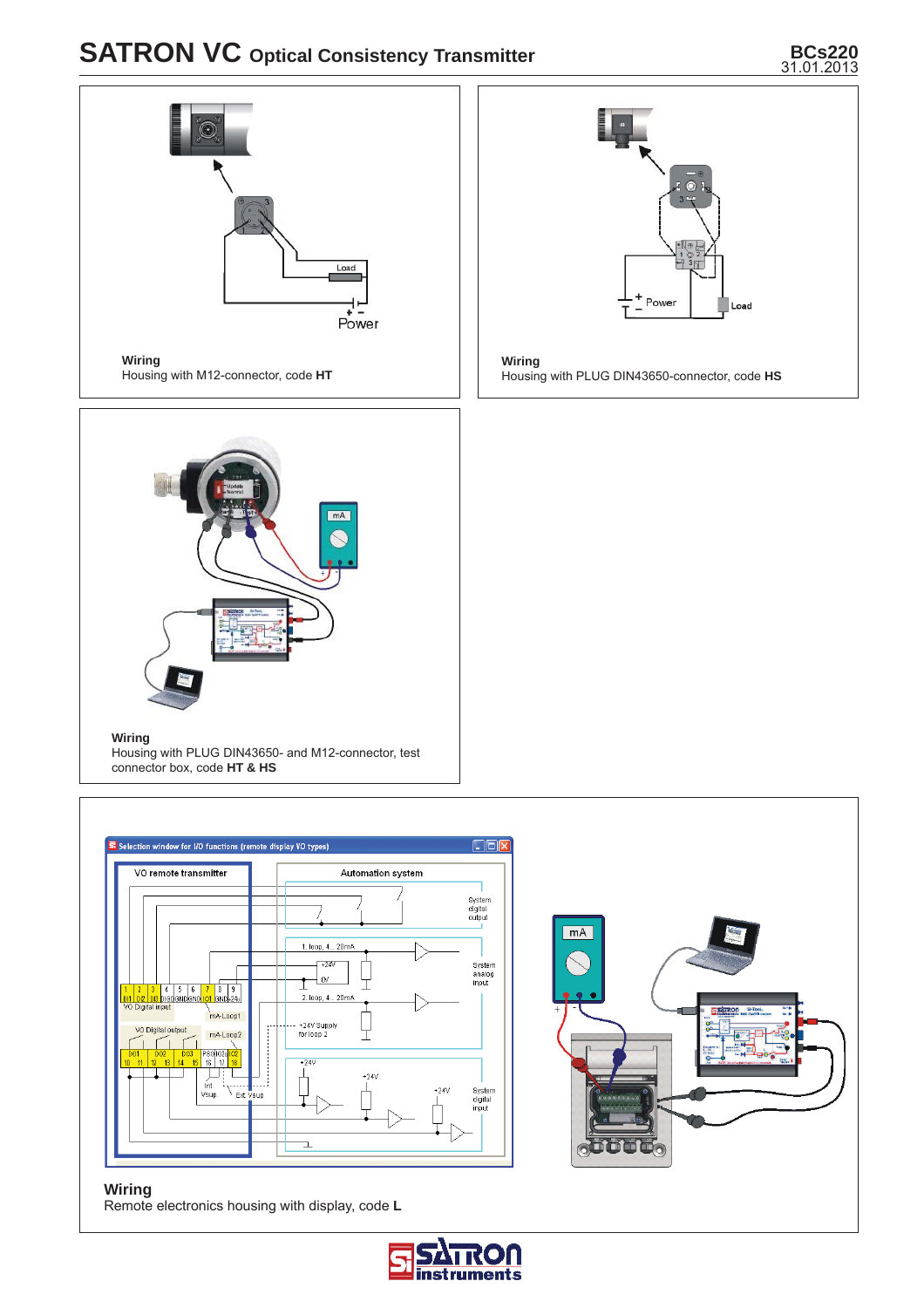